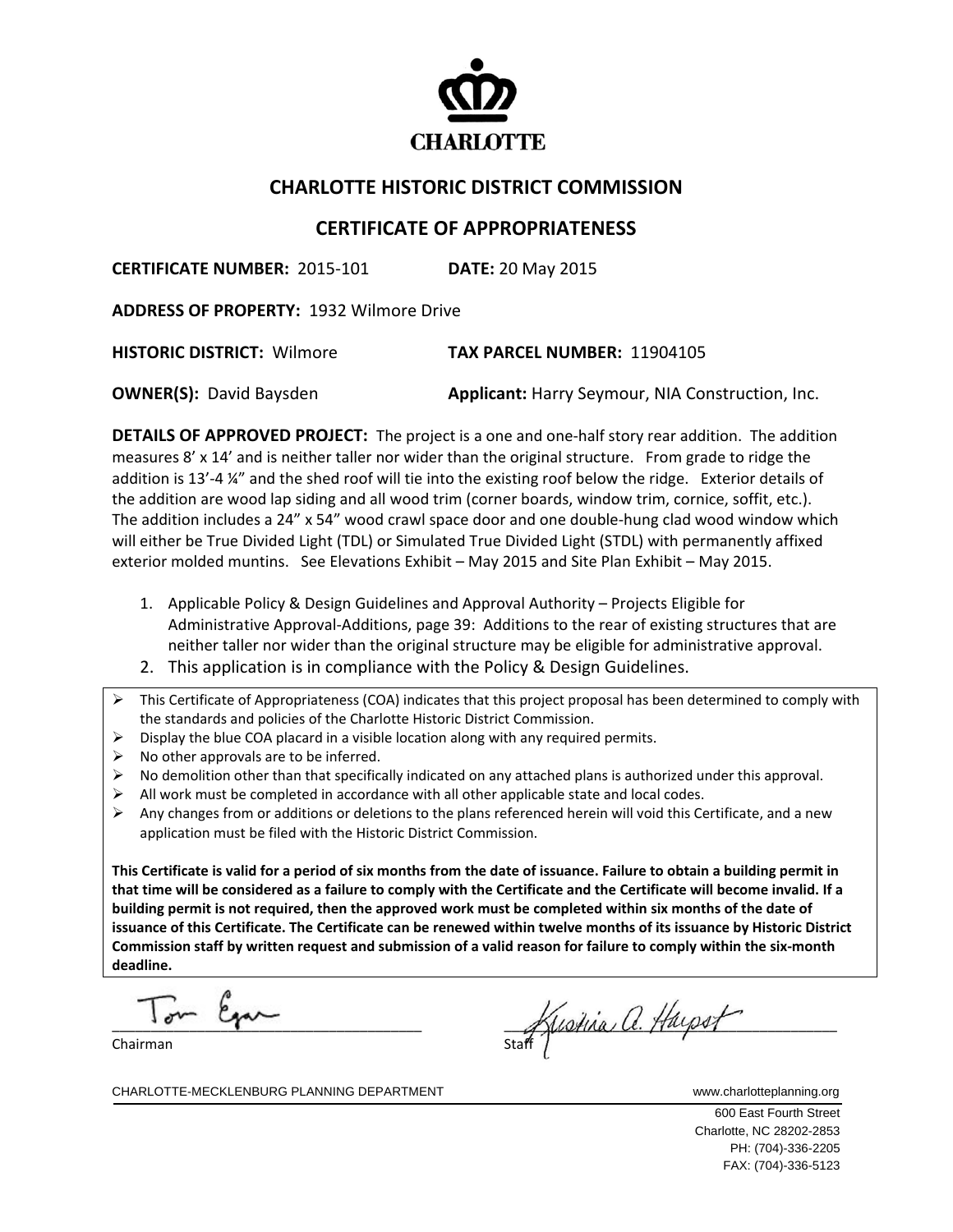$\begin{array}{c} \mathbb{R}^{1876 \cdot 605 + 906}_{\color{red}60703 \cdot 701} \\ \mathbb{R}^{1870 \cdot 701 \cdot 70479 \cdot 70479 \cdot 70479 \cdot 70479 \cdot 70479 \cdot 70479 \cdot 70479 \cdot 70479 \cdot 70479 \cdot 70479 \cdot 70479 \cdot 70479 \cdot 70479 \cdot 70479 \cdot 70479 \cdot 70479 \cdot 70479 \cdot 70479 \cdot 70479 \cdot$ Charlotte NC 28203 ((1) A1.1 1932 Wilmore Drive 15-605-01 The Baysden Residence  $-06 - 5$ Elevations & Details  $k - 4$ <br> $k - 4$ <br> $k - 4$ <br> $2 - 6$ <br> $2 - 6$  $R-2$  J  $\sqrt{3}$ , br Hr  $k-2$  J  $\sqrt{x}$ , br HE  $+4.314$ 2 Right Side Elevation  $\frac{\text{maxmax} \text{ m}}{\text{max} \text{ min} \text{ m}} =$ Left Side Elevation **Fromt Elevation**  $\sum_{i=1}^{n}$  $\frac{12}{n}$  $\begin{array}{c} \hline \uparrow \\ \hline \uparrow \end{array}$  $\begin{aligned} \mathbb{E}[\mathbb{E}[\mathbb{E}[\mathbb{E}[\mathbb{E}[\mathbb{E}[\mathbb{E}[\mathbb{E}[\mathbb{E}[\mathbb{E}[\mathbb{E}[\mathbb{E}[\mathbb{E}[\mathbb{E}[\mathbb{E}[\mathbb{E}[\mathbb{E}[\mathbb{E}[\mathbb{E}[\mathbb{E}[\mathbb{E}[\mathbb{E}[\mathbb{E}[\mathbb{E}[\mathbb{E}[\mathbb{E}[\mathbb{E}[\mathbb{E}[\mathbb{E}[\mathbb{E}[\mathbb{E}[\mathbb{E}[\mathbb{E}[\mathbb{E}[\mathbb{E}[\mathbb{E$  $\frac{1}{2}$  $\infty$  $\check{\mathbb{V}}$ - EXISTING<br>BRICK HOUS WOOD SHEET COMPOSITE-<br>SHINGLES Joog FIN. FL **GRADE**  $\frac{1H}{\sqrt{2}}$   $\frac{1H}{2}$  $R-2$   $\sqrt{x}$ ,  $\ln T$  HT  $V = 42V$ **EATIGEO** WINEATHER ่∃}ู้รั  $\overline{\circ}$ СОММОВПОИ НООРМУ<br>КРУССАЛЬ М ЧАРБЫ ОЛОГ<br>СЕРЬ<br>СЕРЬ BASI BATT  $rac{cm}{cm}$  $\frac{2.46}{9.16}$  a.e. 4 Roof Plan arran  $3:12$  $rac{3}{2}$ Section  $\begin{array}{l} {\tiny \begin{array}{l} {\scriptstyle {\tiny \begin{array}{l} {\scriptstyle \begin{array}{l} {\scriptstyle \begin{array}{l} {\scriptstyle \begin{array}{l} {\scriptstyle \begin{array}{l} {\scriptstyle \begin{array}{l} {\scriptstyle \begin{array}{l} {\scriptstyle \begin{array}{l} {\scriptstyle \begin{array}{l} {\scriptstyle \begin{array}{l} {\scriptstyle \begin{array}{l} {\scriptstyle \begin{array}{l} {\scriptstyle \begin{array}{l} {\scriptstyle \begin{array}{l} {\scriptstyle \begin{array}{l} {\scriptstyle \begin{array}{l} {\scriptstyle \begin{array}{l} {\scriptstyle \begin{array}{l} {\scriptstyle \begin{array}{l} {\scriptstyle \begin{array}{l} {\script$ Ю 4000)<br>Michaelor To Federation Here<br>Michaelor Cornelis Michaelor<br>Michaelor To The Michaelor<br>Local Michaelor The Michael<br>Detho Rubal Michaelor The Michael<br>Local Cornelis  $80$ NOTE:<br>FICLD VERTIY PITCH OF<br>EXISTING ROOF TO BE A<br>MNIUUM OF SIT2  $\begin{array}{l} \displaystyle \text{N}\left(\text{trials}\right)\\ \text{N}\left(\text{T+R}\right) \times \left(\text{tr}\left(\text{R}\right)\right)\\ \text{N}\left(\text{T+R}\right) \times \left(\text{C}\right)\\ \text{N}\left(\text{R}\right) \times \left(\text{C}\right)\\ \text{N}\left(\text{R}\right)\\ \text{N}\left(\text{R}\right) \end{array}$ Ï ≤ , with the result of the space involvements of the state of the measurement of the state of the state of the state of the state of the state of the state of the state of the state of the state of the state of the state of  $\mathbb{Q}$ **Historic District** Centificate of Appropriateness **IELCOCCO** Commission Charlotte  $100 - 5105$ Electrical Plan ROOF CONSTRUCTION NOTES: KITCHEN **MASTER BEDROOM**  $\circ$  $60$ HALLWAY BATH<sup></sup>  $\frac{1}{\sqrt{2}}$  $\sum_{i=1}^n$  $\begin{minipage}{0.9\linewidth} \begin{minipage}{0.9\linewidth} \begin{minipage}{0.9\linewidth} \hline \textbf{0.01}\end{minipage} \begin{minipage}{0.9\linewidth} \begin{minipage}{0.9\linewidth} \begin{minipage}{0.9\linewidth} \hline \textbf{0.01}\end{minipage} \begin{minipage}{0.9\linewidth} \begin{minipage}{0.9\linewidth} \begin{minipage}{0.9\linewidth} \hline \textbf{0.01}\end{minipage} \end{minipage} \begin{minipage}{0.9\linewidth} \begin{minipage}{0.9\linewidth} \hline \textbf{0.01}\end{minip$  $\Box$ 

Elevations Exhibit - May 2015